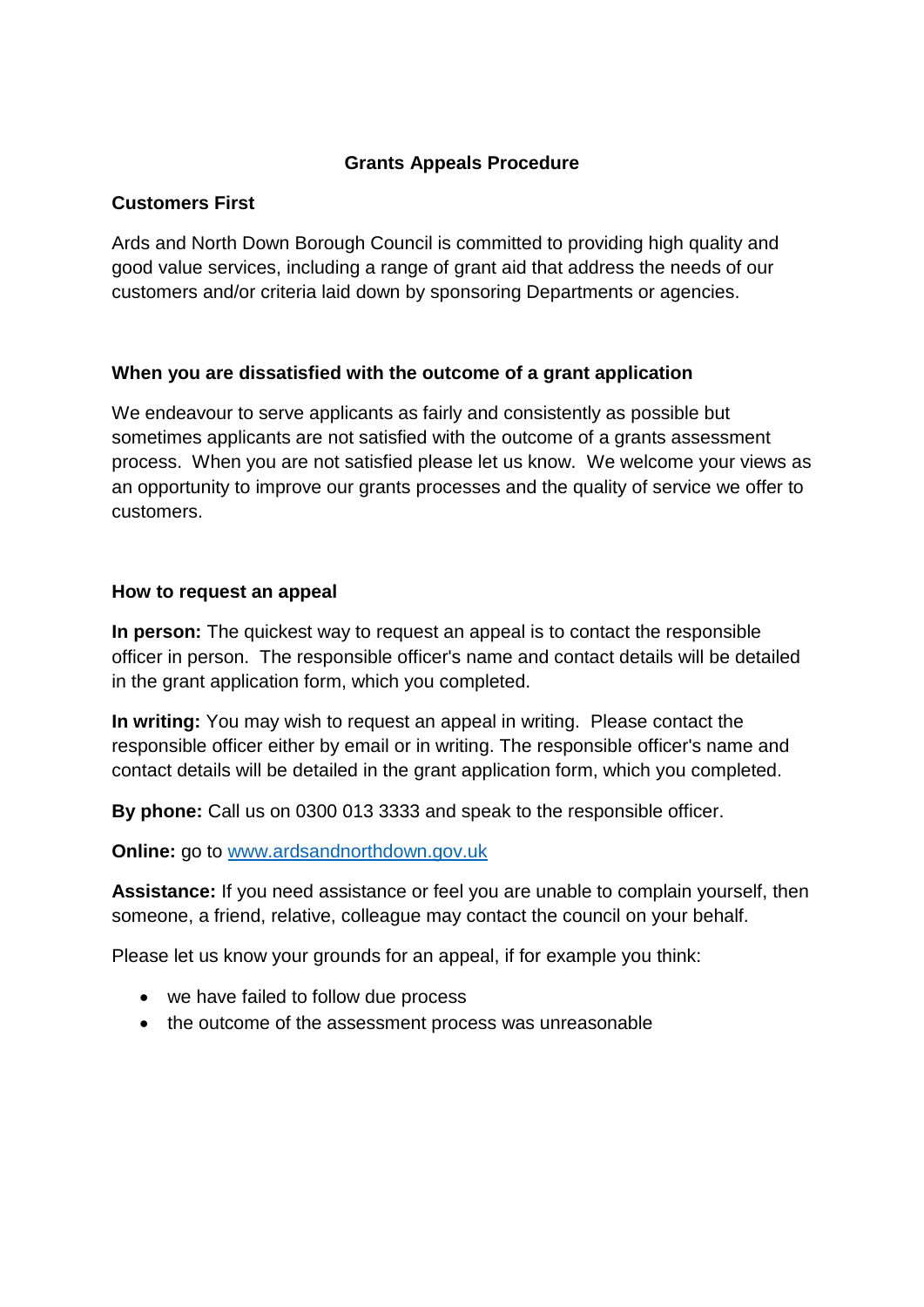### **What happens next?**

The appeals process is a two stage process. Applicants can only request a formal appeal following feedback from stage 1.

# **Stage 1 – Feedback**

Applicants will be advised of the appeals procedure at the application stage. The two stage process opens once organisations or individuals have been notified of the outcome of their application.

A request for feedback must be lodged with the responsible officer, within three weeks of notification of the outcome of your application.

The responsible officer will provide you with feedback on your application and resulting assessment process. This is normally carried out either by phone or in person, within two weeks of submitting a request. The purpose of this first stage is to provide applicants with constructive feedback on their application, identify how the application can be improved for future reference and explain the assessment process.

# **Stage 2** – **Formal Appeal**

If you are still dissatisfied you may write to the relevant Head of Service, requesting a formal appeal. Requests for a formal appeal must be received within three weeks of receiving stage 1 informal feedback.

The formal appeal must clearly sate the grounds for an appeal. The Head of Service will convene an independent assessment panel, from those on the original panel, to re-score the application against the set criteria. This second stage appeal is normally carried out within two weeks of receiving a formal request for an appeal. No new information, other than the information contained within the original application will be considered by the independent panel. The appeals panel will consider each appeal and will review the decision of the original grant assessment panel. If the panel feel that the appeal is upheld they will adjust the results awarded.

The decision of the independent appeals panel is final and binding.

### **What we expect from our customers**

We are committed to provide a high quality service that meets the needs of our customers. In return, we expect certain standards of our customers:

- we expect our customers to treat our staff with the respect that they themselves would wish to receive
- we do not expect our customers to physically or verbally abuse any of our staff